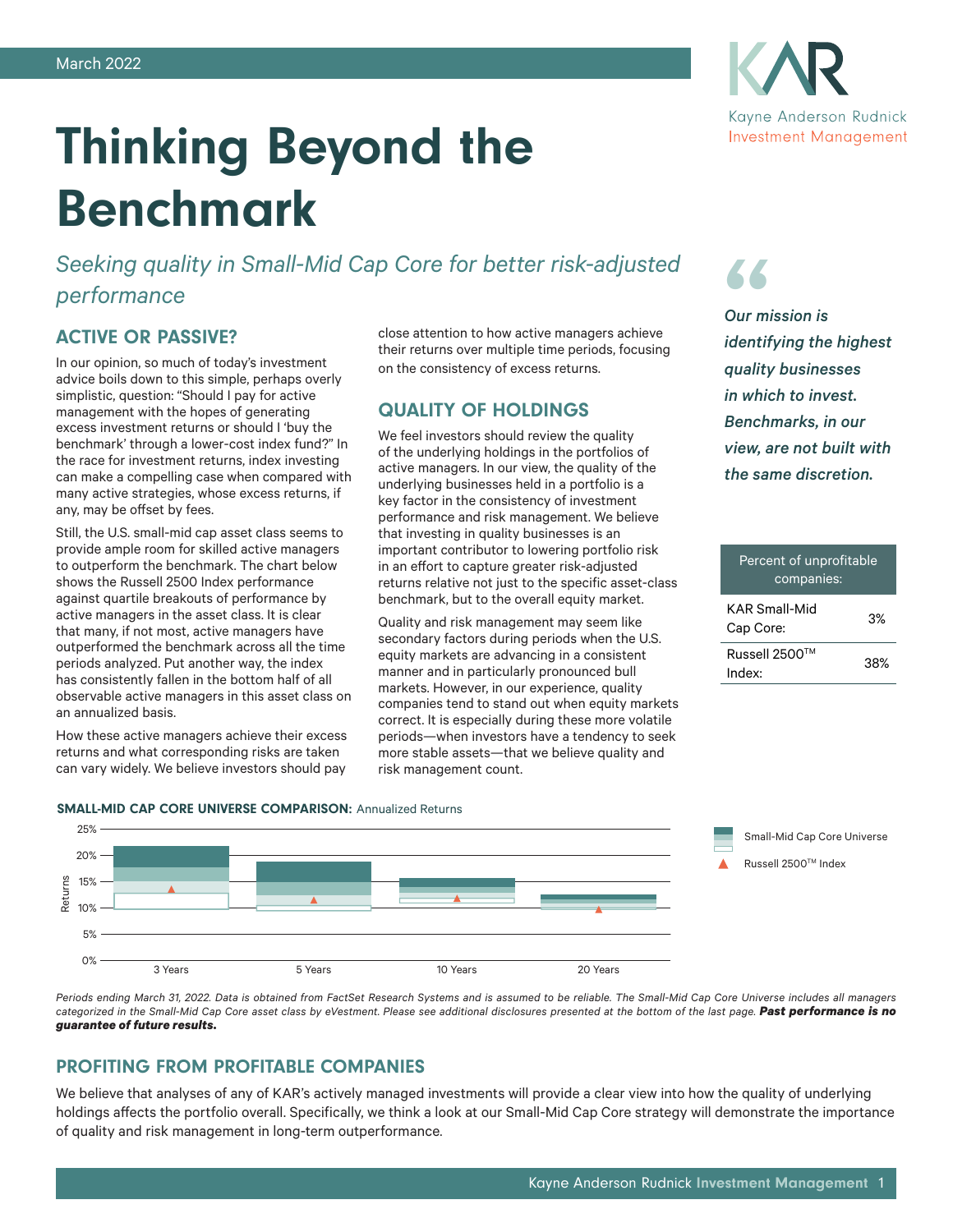This strategy invests in the small-to-medium company universe and is benchmarked to the Russell 2500 Index. Take a look at the following charts that compare the KAR portfolio companies against the holdings in its benchmark and in the broad stock market, represented by the S&P 500 Index.

# WHAT'S IN OUR INVESTMENT PORTFOLIO?

#### **HIGH-QUALITY STOCKS**

Percentage of Holdings with S&P Quality Rankings of B+ or Above



#### We seek the benefits of small company exposure, with higher-quality stocks.



Less debt translates to more free cash flow to fund future growth.

### **PROFITS**

Five-Year Return on Equity



Profitable companies can produce better returns and are more likely to be sustainable in volatile markets.

#### **VALUE**

Trailing 12-Month Price-to-Earnings Ratio



Stocks with lower P/E ratios trade at a relative discount and have room to grow.

## **DEBT COVERAGE**

Interest Coverage Expense Ratio



In our view, a higher interest coverage percentage means companies can more easily pay their debts.

### **VOLATILITY OF EARNINGS**

Earnings Variance for the Past 10 Years



Lower variance indicates that companies have more predictable earnings over time. Getting smallercompany exposure at a level of earnings variance similar to that found in larger companies.

*Data as of March 31, 2022. This material is deemed supplemental and complements the performance and disclosure at the end of this presentation. Data is obtained from FactSet Research Systems and BNY Mellon and is assumed to be reliable. Other principal consultant firms may use different algorithms to calculate selected statistics. Estimates are based on certain assumptions and historical information. Please see additional disclosures presented at the bottom of the last page. This material is deemed supplemental and complements the performance and disclosure presented on the last page. Past performance is no guarantee of future results.*

# QUALITY AS AN OFFSET TO VOLATILITY

The flip side of returns is risk, and in our experience, risk management is an important facet of how KAR manages its strategies. We have seen volatility return to the stock market this year after having been largely absent for some time. Volatility in the stock market is normal, and given that the markets continue to see pressure from investor uncertainty over the course of inflation and interest rates, we believe now is an even more important time to be focusing on risk management.

Risk can be described as variability of returns. Stocks with smaller market capitalizations are generally known for not only their potential to deliver excess returns over larger stocks, but also for their potential for higher risk, commonly represented by standard deviation. Our Small-Mid Cap Core portfolio, despite its focus on the small-to-mid capitalization range, maintains a risk profile that is equivalent to that of the S&P 500 Index, which comprises the 500 largest U.S. companies.

### **ANNUALIZED STANDARD DEVIATION**



*Data presented is since the inception of the KAR Small-Mid Cap Core strategy, April 1, 1992 through March 31, 2022. Data is obtained from FactSet Research Systems and is assumed to be reliable. Please see additional disclosures presented at the bottom of the last page. This material is deemed supplemental and complements the performance and disclosure presented on the last page. Past performance is no guarantee of future results.*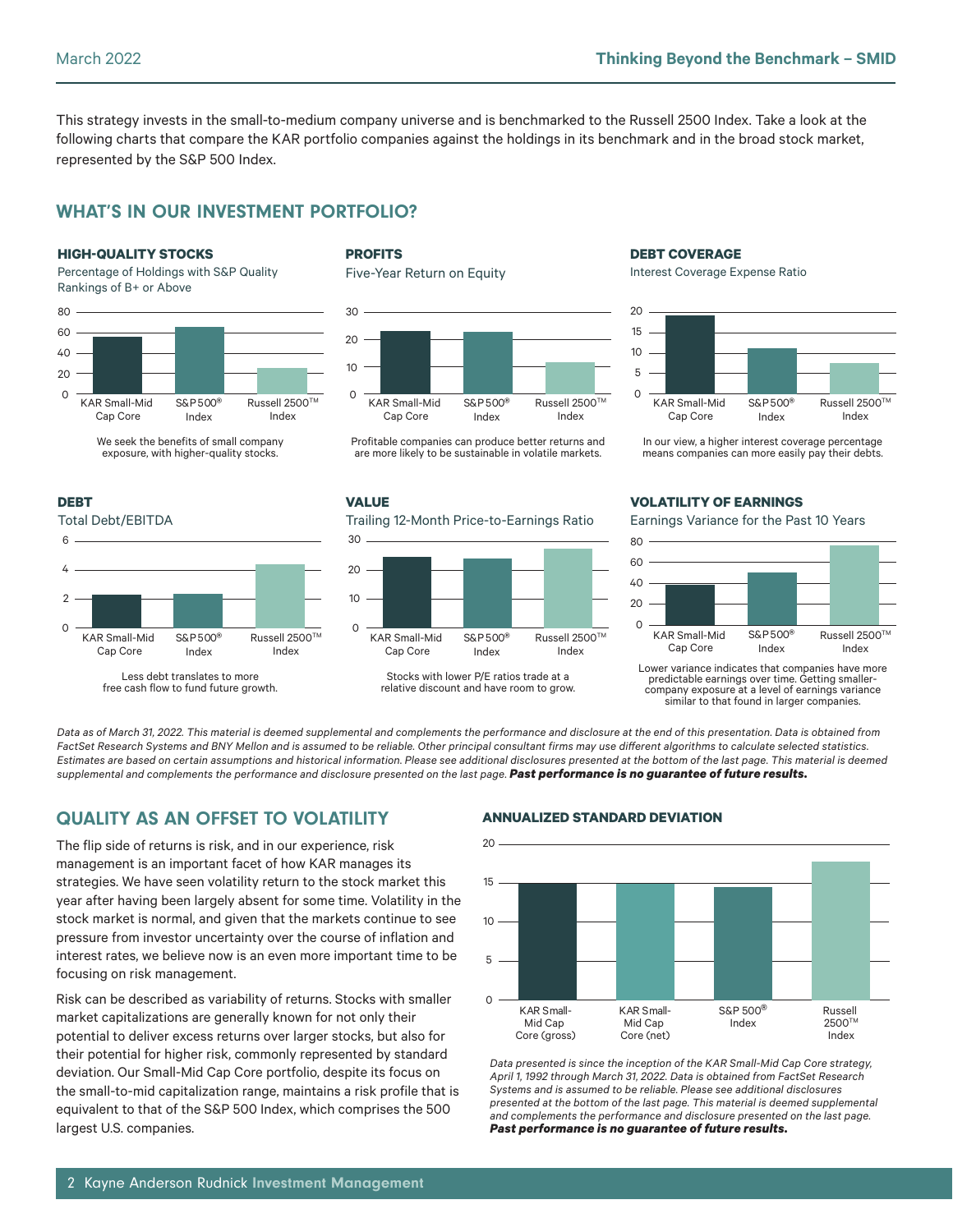The standard deviation metrics on the prior page divided into the annual returns of the respective indices result in the following return-per-unit-of-risk measures:

|                                       | ANNUALIZED<br><b>RETURN</b> | <b>STANDARD</b><br><b>DEVIATION</b> | <b>RETURN/</b><br><b>RISK</b> |
|---------------------------------------|-----------------------------|-------------------------------------|-------------------------------|
| <b>KAR Small-Mid Cap Core (gross)</b> | 12.11                       | 14.94                               | 0.81                          |
| <b>KAR Small-Mid Cap Core (net)</b>   | 11.05                       | 14.94                               | 0.74                          |
| S&P 500 <sup>®</sup> Index            | 10.57                       | 14.48                               | 0.73                          |
| Russell 2500™ Index.                  | 10.86                       | 17.77                               | 0.61                          |

*Data presented is since the inception of the KAR Small-Mid Cap Core strategy, April 1, 1992 through March 31, 2022. Data is obtained from FactSet Research Systems and is assumed to be reliable. Please see additional disclosures presented at the bottom of the last page. This material is deemed supplemental and complements the performance and disclosure presented on the last page. Past performance is no guarantee of future results.*

The return-per-unit-of-risk figure is a ratio that compares a strategy's returns to the standard deviation of those returns, showing the relationship between a strategy's performance and the risk associated with the generation of that performance. The higher the ratio, the better the risk-adjusted return.

We believe due to these lower risk measures, the KAR Small-Mid Cap Core portfolio has provided better risk-adjusted returns over the observed years than its benchmark and many of its peers. The following quartile analyses show that our portfolio outpaces most others in the small-mid cap universe in terms of annualized alpha and the Sharpe ratio.

### **SMALL-MID CAP CORE UNIVERSE COMPARISON (GROSS)**





#### **SMALL-MID CAP CORE UNIVERSE COMPARISON**

Annualized Alpha



*Periods ending March 31, 2022. Data for the universe charts in the left-hand column is obtained from FactSet Research Systems and is assumed to be reliable. The Small-Mid Cap Core Universe includes all managers categorized in the Small-Mid Cap Core asset class by eVestment. Please see additional disclosures presented at the bottom of the last page. This material is deemed supplemental and complements the performance and disclosure presented on the last page. Past performance is no guarantee of future results.*

A concept in behavioral finance known as<br>prospect theory tells us that investors fee<br>the impact of negative returns more deepl<br>than positive ones. At KAR, we strive to *prospect theory tells us that investors feel the impact of negative returns more deeply than positive ones. At KAR, we strive to remain defensive even in the worst markets.*

### DOWNSIDE CAPTURE THROUGH THE YEARS

In our view, the following chart illustrates that the KAR Small-Mid Cap Core strategy also has maintained consistent downsidecapture ratios below 100 percent across its lifetime, meaning it has lost less than its benchmark during periods of negative returns for the benchmark. At the end of the day, we believe investors want an investment strategy that fulfills a beneficial function to their portfolios—return generation or risk mitigation, or a combination of both. Returns and risk must always be observed together, and we at KAR strive to be highly disciplined in balancing the two components of investing. A commitment to quality stocks and mindful risk management is the foundation of our investment discipline, and we believe the Small-Mid Cap Core strategy is an efficient diversification component in an investor's portfolio.

#### **ROLLING 3-YEAR DOWNSIDE CAPTURE % (GROSS)**

KAR Small-Mid Cap Core



*Data presented is since the inception of the KAR Small-Mid Cap Core strategy, April 1, 1992 through March 31, 2022. Data is obtained from FactSet Research Systems and is assumed to be reliable. Past performance is no guarantee of future results.*

Instead of "active or passive?" investors<br>would do well to ask themselves "high<br>quality or low?" *would do well to ask themselves "high quality or low?"*

*Returns could be reduced, or losses incurred, due to currency fluctuations. Fees presented on the Disclosure page could vary from the assumed fee in the net-of-fee calculation, as actual fees paid by a particular client account differ depending on a variety of factors including, but not limited to, business unit and size of mandate. The fee used on the Disclosure page utilizes an assumed maximum fee across the firm's business units, which is further detailed on that page.*